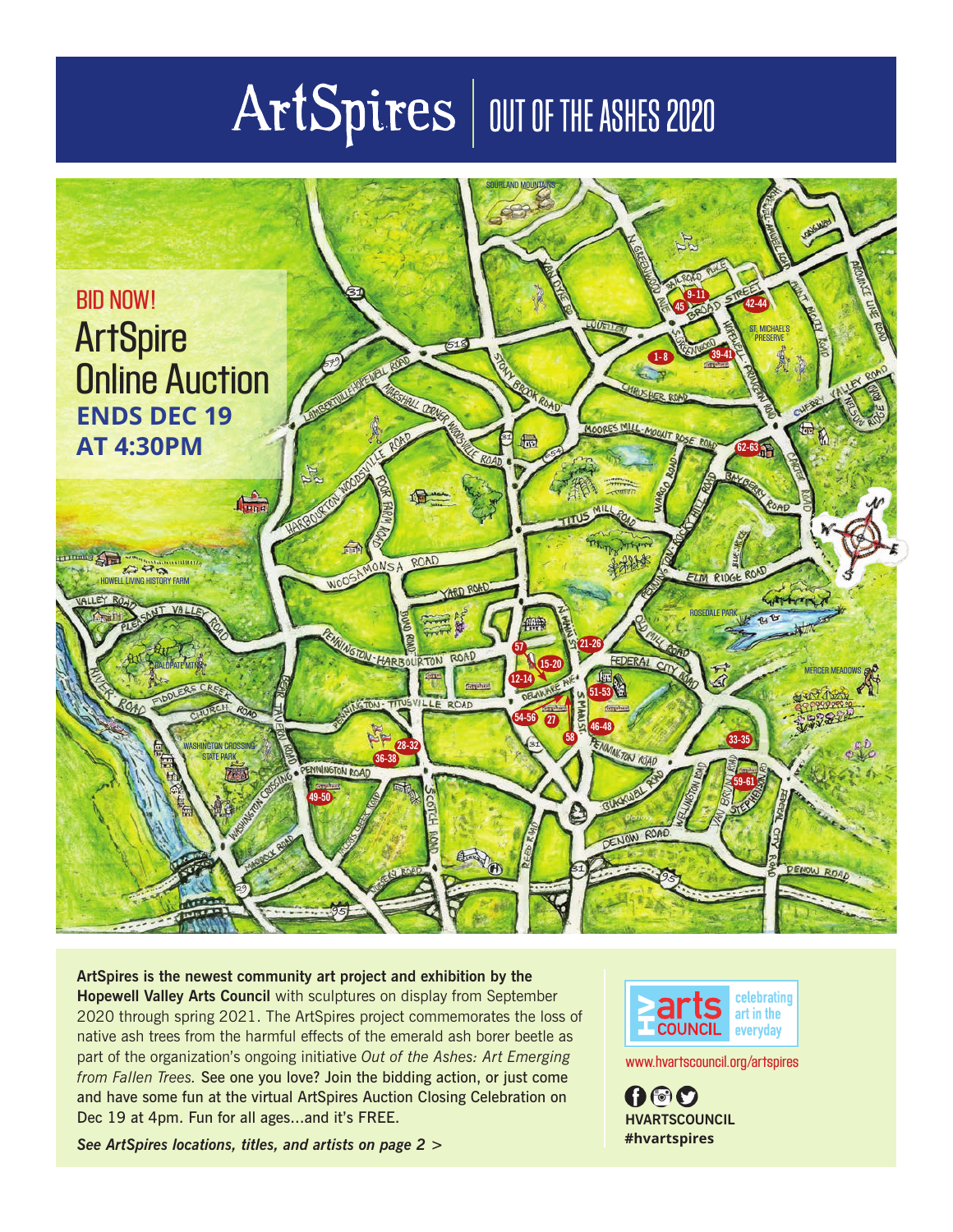### LOCATIONS, TITLES, AND ARTISTS

Spire No: 01 Hopewell Borough Park 9 S. Greenwood Ave, Hopewell *What Did You Become?* **Joy Kreves**

Spire No: 02 Hopewell Borough Park 9 S. Greenwood Ave, Hopewell *Oh Henry!* **Jodi Walker**

Spire No: 03 Hopewell Borough Park 9 S. Greenwood Ave, Hopewell *Four Seasons at Beechtree Farm* **Lucia Stout**

Spire No: 04 Hopewell Borough Park 9 S. Greenwood Ave, Hopewell *A Day More of Life* **Jorge Sanchez**

Spire No: 05 Hopewell Borough Park 9 S. Greenwood Ave, Hopewell *A Walk in the Woods* **Robin Wolf & Palmer Uhl**

Spire No: 06 Hopewell Borough Park 9 S. Greenwood Ave, Hopewell *Interwoven* **Ken McIndoe**

Spire No: 07 Hopewell Borough Park 9 S. Greenwood Ave, Hopewell *In"spire"ation* **Denise Birmingham**

Spire No: 08 Hopewell Borough Park 9 S. Greenwood Ave, Hopewell *Limitless* **Kerri Fallat**

Spire No: 09 Hopewell Train Station 2 Railroad Place, Hopewell *Hello Dotty, Well Hellooo, Dotty* **Connie Bracci-McIndoe**

Spire No: 10 Hopewell Train Station 2 Railroad Place, Hopewell *Just Wing It* **Team Birds of a Feather**

Spire No: 11 Hopewell Train Station 2 Railroad Place, Hopewell *Miami Gardens* **Brenda Karaburk**

Spire No: 12 Near Cugino's Market Delaware Ave & Route 31 *Hope Rising* **Wendy Smith**

Spire No: 13 Near Cugino's Market Delaware Ave & Route 31 *Silhouettes in the Sunset* **Team Awesome**

Spire No: 14 Near Cugino's Market Delaware Ave & Route 31 *The Butterfly Effect* **The Kalina Family**

Spire No: 15 Near Pennington P.O. Corner of Bromel Place & Knowles St. *We Were Born to Shine* **Team Hood Art**

Spire No: 16 Near Pennington P.O. Corner of Bromel Place & Knowles St. *Blossoms* **Indra Bharanidharan** 

Spire No: 17 Near Pennington P.O. Corner of Bromel Place & Knowles St. *In the Garden* **Curtis May & Mary Reuter-May**

Spire No: 18 Near Pennington P.O. Corner of Bromel Place & Knowles St. *Bird Coop* **PALS Lab Team**

## $\operatorname{\bf ArtSpires}\nolimits|$  out of the ashes 2020

Spire No: 19 Near Pennington P.O. Corner of Bromel Place & Knowles St. *Peacock Perspective* **Kareen Bar-Akiva**

Spire No: 20 Near Pennington P.O. Corner of Bromel Place & Knowles St. *Sew Upcycle* **Janneke Vanderree**

Spire No: 21 Kunkel Park King George Road, Pennington *Avian Home* **Teri Olexa**

Spire No: 22 Kunkel Park King George Road, Pennington *Beauty from the Ash* **Deborah Allen**

Spire No: 23 Kunkel Park King George Road, Pennington *Home Is* **HomeFront's ArtSpace Artists' Group**

Spire No: 24 Kunkel Park King George Road, Pennington *Blue Bird Condo* **George Olexa**

Spire No: 25 Kunkel Park King George Road, Pennington *Field of Vision* **Kathryn Nicolai**

Spire No: 26 Kunkel Park King George Road, Pennington *Walk a Mile in His Shoes* **Kate Pollack**

Spire No: 27 Sked Street Park Sked Street, Pennington *Puzzle Spire* **Scott Fulmer**

Spire No. 28 Municipal Athletic Complex 201 Wash. Cross Penn Road, **Titusville** *Autumn Spire/al* **Team Groth-McCoy**

Spire No. 29 Municipal Athletic Complex 201 Wash. Cross Penn Road, **Titusville** *Tethered (flight & memory)* **Team Mallard Rising**

Spire No. 30 Municipal Athletic Complex 201 Wash. Cross Penn Road, **Titusville** *Blush* **Ivia Yavelow**

Spire No. 31 Municipal Athletic Complex 201 Wash. Cross Penn Road, **Titusville** *Summer Days* **Kyle Wille**

Spire No. 32 Municipal Athletic Complex 201 Wash. Cross Penn Road, **Titusville** *Classic Rock Garden* **The Hagen Clan**

Spire No. 33 Twin Pines Recreation Area 250 Pennington Lawrence Road Pennington *Sky Night* **Grace & Dawn Clydesdale**

Spire No. 34 Twin Pines Recreation Area 250 Pennington Lawrence Road **Pennington** *Maypole* **Rich Howden**

Spires 35-63 on following page >